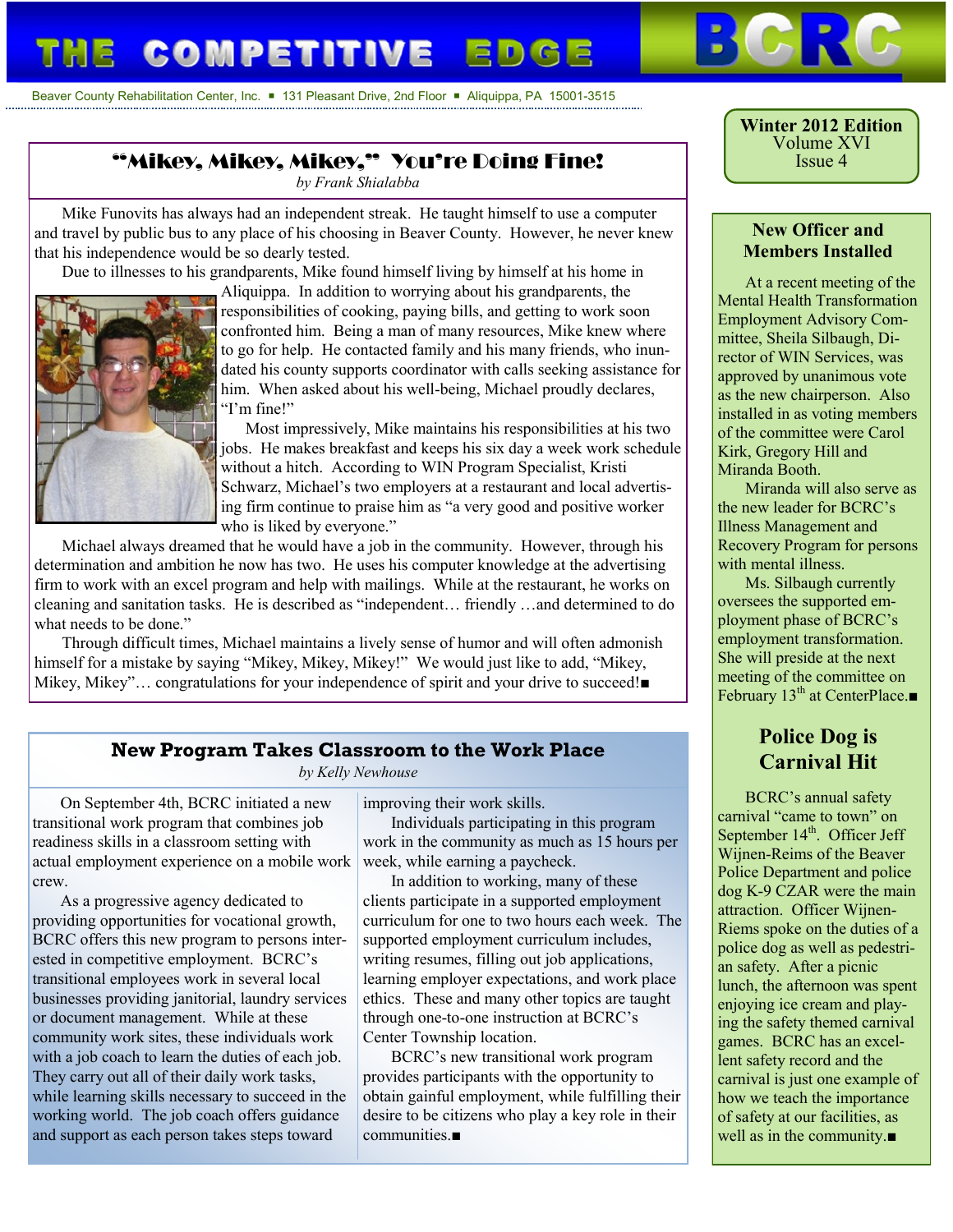# Employees of the Month

# **Production Centers**



Mildred Elliott *July*



Sherry Lombardo *August*



Patty DelGreco *September*

### **More Than Just a Co-Worker: Best Wishes Frank Shialabba!**

*by Amanda Dodd*

It's difficult to say goodbye to a workplace that's become far more than simply a place of employment. For retiring BCRC employee, Frank Shialabba, this statement couldn't be truer.

Frank's retirement in January 2013 will mark 41 years of diligent and compassionate service to both staff and clients alike at the Beaver County Rehabilitation Center. As with most relationships, time and devotion leads to a deepened and familiar bond, which Frank admits to being the most difficult part of transitioning out of BCRC. "I'll miss the relationships with clients and staff the most," says Shialabba, "but also the joy and reward that comes in working together as a team toward the same goal and watching as people make progress."

Frank began serving BCRC in September of 1971, working as a vocational counselor. During that time, this position involved what we commonly term today as "case management." Frank recalls visiting clients and their families and having the capacity to address needs and barriers in a very comprehensive manner. Today, Frank fulfills a wide variety of invaluable roles for this agency, including, but certainly not limited to, overseeing the IT department, coordinating staff training, developing and writing agency policies, serving as a program specialist, and helping introduce and implement new agency programs, such as the Illness, Management, and Recovery classes that are now running in our workshop. And of course, it can't go without being said that Frank

was responsible for starting the very popular " REC nights" at New Horizon School, the start of the Scouting for Food campaign at BCRC, and for securing funds from the John Antoline Foundation to provide a Christmas party for our clients each year. And if you've ever come to a BCRC event, you'll find that Frank is not only a behind-the-scenes worker, but that he's also a front-line entertainer! It's difficult to walk away from time with Frank Shialabba without a smile on your face. As receptionist, Glo Beighey says, "I'll miss his humor the most. Frank keeps me happy during the day."

Though Frank will be sorely missed, he will forever be remembered in all of our hearts as a compassionate friend, a dedicated and hard -working coworker, a trustworthy mentor and teacher, a passionate and genuine person, and an infectiously joyful spirit. To his beloved BCRC family, he leaves these thoughts: "Always treat people with respect, and value people you spend time with every day; you will find your job more enjoyable if you truly appreciate what you're doing and the people you're with. Always look for the strengths in others and the positives in every situation."

As he deserves, Frank looks forward to a retirement full of reading, exercise, and relaxation. But of course, Frank promises to keep his time constructive- whether volunteering or getting involved in local programs. How can we ever begin to say how much we are grateful for your heart and years of service, Frank Shialabba? Many blessings to you as you begin this next journey!■

#### **Safety Lights** *by Cindy Kirkpatrick*



Every winter 5% to 20% of the population is hit with the influenza virus, and more than 200,000 people are hospitalized with flu complications. There is a simple way to stop the spread of the flu- get a flu vaccine. This simple action can protect you and possibly the people around you. In addition to the standard flu shot, FluMist, a nasal flu vaccine, is now available for healthy people between the ages of 2 and 49.

Everyone should get a flu shot, but those people who are at high risk of having serious flu complications, such as the elderly and those with serious medical issues; or, the people who live with or care for those at high risk should certainly get the vaccine.

Other actions you can take to stop the flu are to wash your hands often or use an instant hand sanitizer. Finally, always remember to cover your cough and sneeze.

Remember to protect yourself and those around you. Get vaccinated!■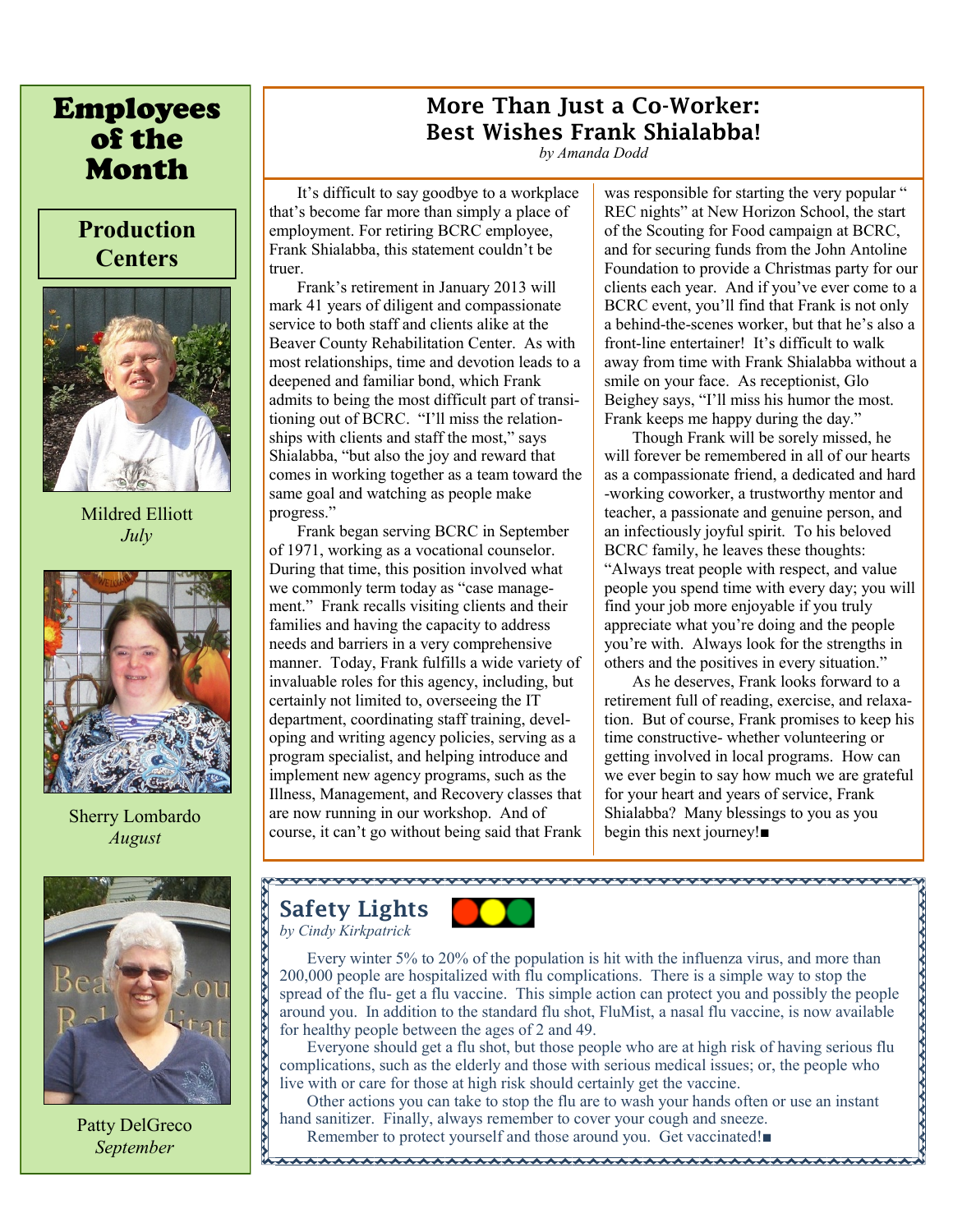# **Spotlight On: Karen Buccelli**

*by Jennifer Gengarella*

For the last 21 years Karen Buccelli has watched as BCRC has grown and evolved into the multi-faceted agency it is today. As a program specialist, she has enjoyed working with job coaches to create a team approach to assist individuals in fulfilling their vocational plans. Karen has been an integral part of BCRC's vocational services. She assists in training clients to learn new job skills, while improving their independence, problem solving, and decision making skills.

Karen has watched BCRC grow from one building to five. She has also seen many new programs such as the Candy Bouquet franchise, Psychiatric Rehabilita-

 $\Box$  $\overline{\mathbb{R}}$ 

 $\overline{\mathbb{R}}$ 

 $\overline{\mathbb{R}}$ 

 $\overline{\mathbb{R}}$ 

Π

П

D

D

D Ī

Π

D

I

 $\overline{\Pi}$ 

П

D

D

 $\overline{\mathbb{R}}$ 

 $[] \centering \includegraphics[width=0.47\textwidth]{images/TrDiM-Architecture.png} \caption{The 3D (top) and 4D (bottom) are shown in the left and right.} \label{TrDiM-Architecture}$ 

tion and the School to Work program. With all of the changes over the years, one constant remains- BCRCs commitment to providing quality services to individuals with intellectual disabilities. Karen notes there isn't one moment that stands out as more enjoyable than others. However, she enjoys the client parties and picnics and the camaraderie they evoke. She also remembers when staff and clients worked alongside each other to complete a contract.

Karen sees an emphasis on moving toward transitional work in the future. She believes that more individuals will prepare to enter community employment.

Whether in the production area or her office, Karen has proven her dedication to ensure that BCRC continues to provide our clients with the best possible services.■

## **Work Programs Like BCRC Need Your Support**

The Beaver County Rehabilitation Center continues to encounter many challenges in the face of recent funding cuts and movements designed to eliminate programs that enable prevocational programs like BCRC to operate.

The National Council on Disability, an independent federal agency making recommendation to the president and Congress, has recommended that the 14c program (that allows agencies to pay a subminimum wage) be "phased out gradually."

Another recommendation of this committee was to "align reimbursement rates to reflect a bias in favor of integrated settings." Coincidentally, BCRC has received an approximate 33% cut in reimbursement rates for individuals who receive waiver funding in the prevocational setting. Rates for habilitation and supported employment services have also decreased dramatically.

The NCD has also recommended that the" Department of Education undertake

rulemaking to prohibit school districts from establishing placement in a setting whereby the student will receive subminimum wage as a goal in any ISP." Such a ruling will greatly restrict and may even eliminate the existing School to Work program at BCRC.

-----------------------------

The NCD itself acknowledges that "there are weaknesses in the availability of community-based option, and it would be short-sighted and inconsistent with NCD's mission to ignore those realities…"

The reality is that work centers must often pay individuals based on their productivity in order to stay competitive in bidding for work. Carl Ochsner, Executive Director of Work Training, Inc. states the idea of prevocational center was to enable workers with disabilities to pool their efforts so they could compete with workers who are not disabled. The subminimum wage allows this to happen, as it allows prevocational centers to stay competitive.

If you would like to see a tradition of caring work opportunities continue in the future for your son or daughter, please contact your congressmen and support the retention of the 14c program and the reinstatement of previous rates for services.■

### **School to Work**

Alec Fraser *(not pictured) September*



Benjamin Hersperger *October*

#### **Mary Lintz was Instrumental in Formation of BCRC**

 $\sqrt{ }$ 

 $\sqrt{2}$ 

 $\sqrt{2}$  $\overline{\mathbb{R}}$ 

 $\begin{bmatrix} 1 \\ 2 \end{bmatrix}$ 

 $\overline{\mathbb{R}}$ 

 $\sqrt{2}$ 

 $\Box$ 

 $\overline{\mathbb{R}}$ 

 $\overline{\mathbb{I}}$  $\sqrt{2}$  $\Box$  $\begin{bmatrix} 1 \\ 2 \end{bmatrix}$ 

 $\sqrt{ }$ 

 $\overline{\mathbb{R}}$ 

 $\sqrt{2}$ 

 $\overline{\mathbb{R}}$  $\overline{\mathbb{I}}$  $\begin{bmatrix} 1 \\ 2 \end{bmatrix}$ 

 $\begin{bmatrix} 1 \\ 2 \end{bmatrix}$ 

 $\overline{\mathbb{I}}$ 

 $\begin{bmatrix} 1 \\ 2 \end{bmatrix}$ 

 $\overline{\mathbb{I}}$  $\begin{bmatrix} 1 \\ 1 \end{bmatrix}$  $\overline{\Pi}$ 

Mary Lintz, formerly of Beaver, passed away in August, 2012. BCRC would not be where it is at today without the dedication of Mary and the rest of the Lintz family.

Both Mary and her husband William Lintz were instrumental in starting the Lintz Workshop in 1962. The workshop started with nine clients and became the Beaver County Rehabilitation Center in 1971.

Mary's son, Joe Lintz who also passed away recently, was one of the first clients when the Lintz Sheltered Workshop began operations in Beaver Falls, PA in 1962.

William, Mary and Joseph will always have the thanks and respect of everyone at BCRC.■